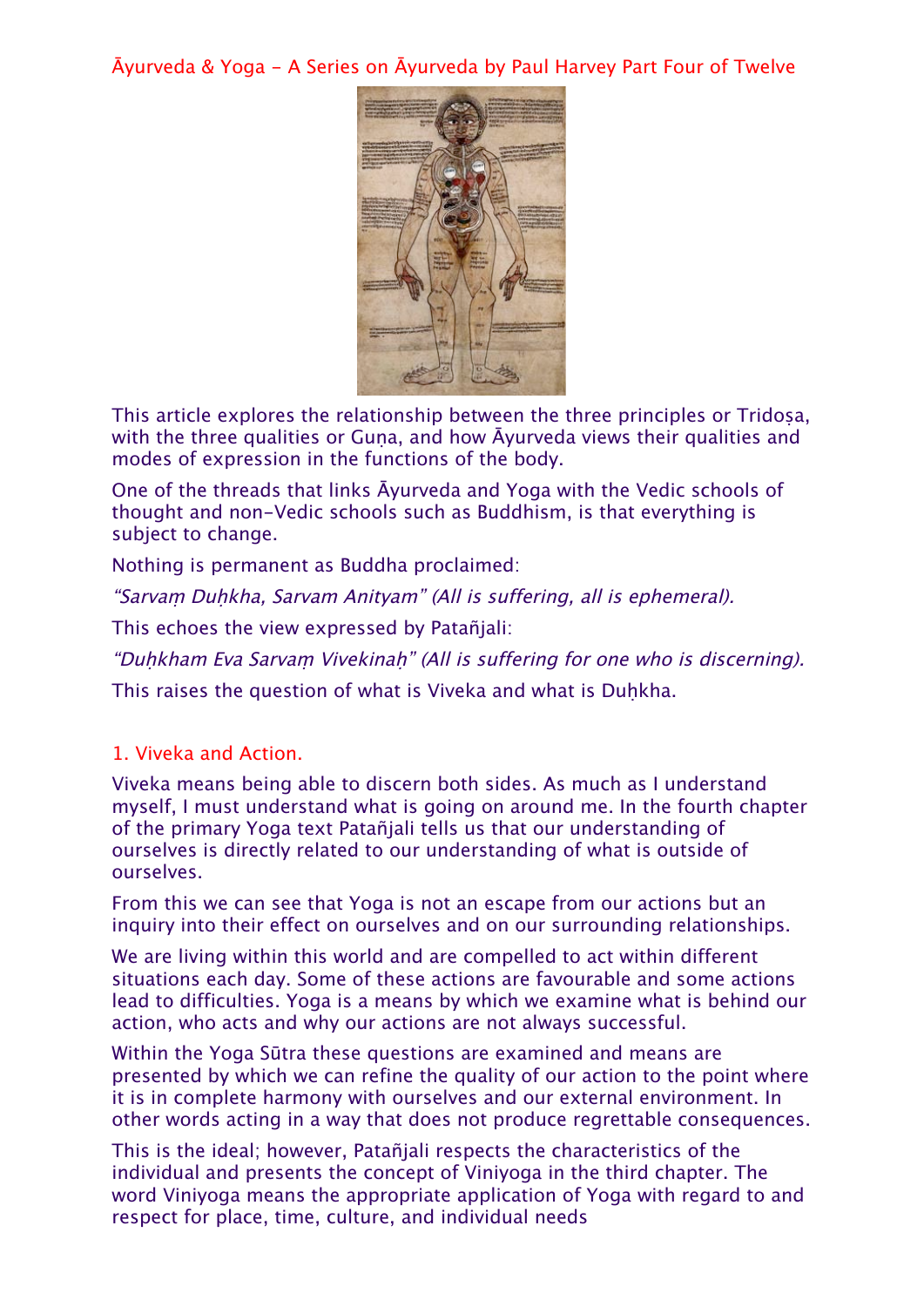### 2. Duhkha and Action.

Indian thought suggest that there is something within us that prevents us from perceiving clearly and thus acting with a clear intention.

This attitude manifests in us in the form of Duhkha (a sense of constriction in the heart) and refers to our emotional state and its subsequent effect on our mental function and ability to think and act. Duhkha is the state of mind where we feel restricted from acting and seeing clearly.

This "feeling" can express itself in different forms and the first step in Yoga is to see that the impact from Duhkha does not increase in us:

### Yoga Sutra 11 16

#### Heyam Duhkham Anāgatam

#### "The sense of suffering that is to come should be overcome."

A detailed presentation of the source of Duhkha and how it manifests is not within the intention of these articles. However coming back to the concept of Purusa or the Seer presented in article two, Yoga tells us that an action done with clarity from the awareness of Purusa cannot be disturbed by Duhkha even though it may have painful consequences.

#### 3. Viveka and Duhkha.

This then is the purpose of the self-therapy presented in the Yoga Sūtra. To increase our sensitivity to ourselves, our surroundings and our relationships. This awareness will guide us in acting with ever increasing insight into what is favourable and what leads to further difficulties.

That is why Duhkha is more apparent for a Viveki, one who is seeking clarity, than for someone who is not. Increased awareness leads to a greater sensitivity to existing problems but also enables one to anticipate more easily the impact of Duḥkha on the outcome of future actions.

#### YOGA AND THE THREE GUNAS

Now the question can be asked as to how do the three Principles of Tridosa – Air, Fire, and Water – fit into Yoga?

That the ancient teachers understood Āyurveda is not in doubt; examples have been given from the Hatha Yoga Pradīpikā mentioning the therapeutic effects of certain practices in influencing the Tridosa.

Looking at the Tridosa within Yoga we come back to the concept of the three Guna.

Yoga philosophy tells us that the universe originally existed as a formless mass in a state of equilibrium. The equilibrium was a result of a perfect balance between the three Guna, the three qualities of clarity, activity and inertia.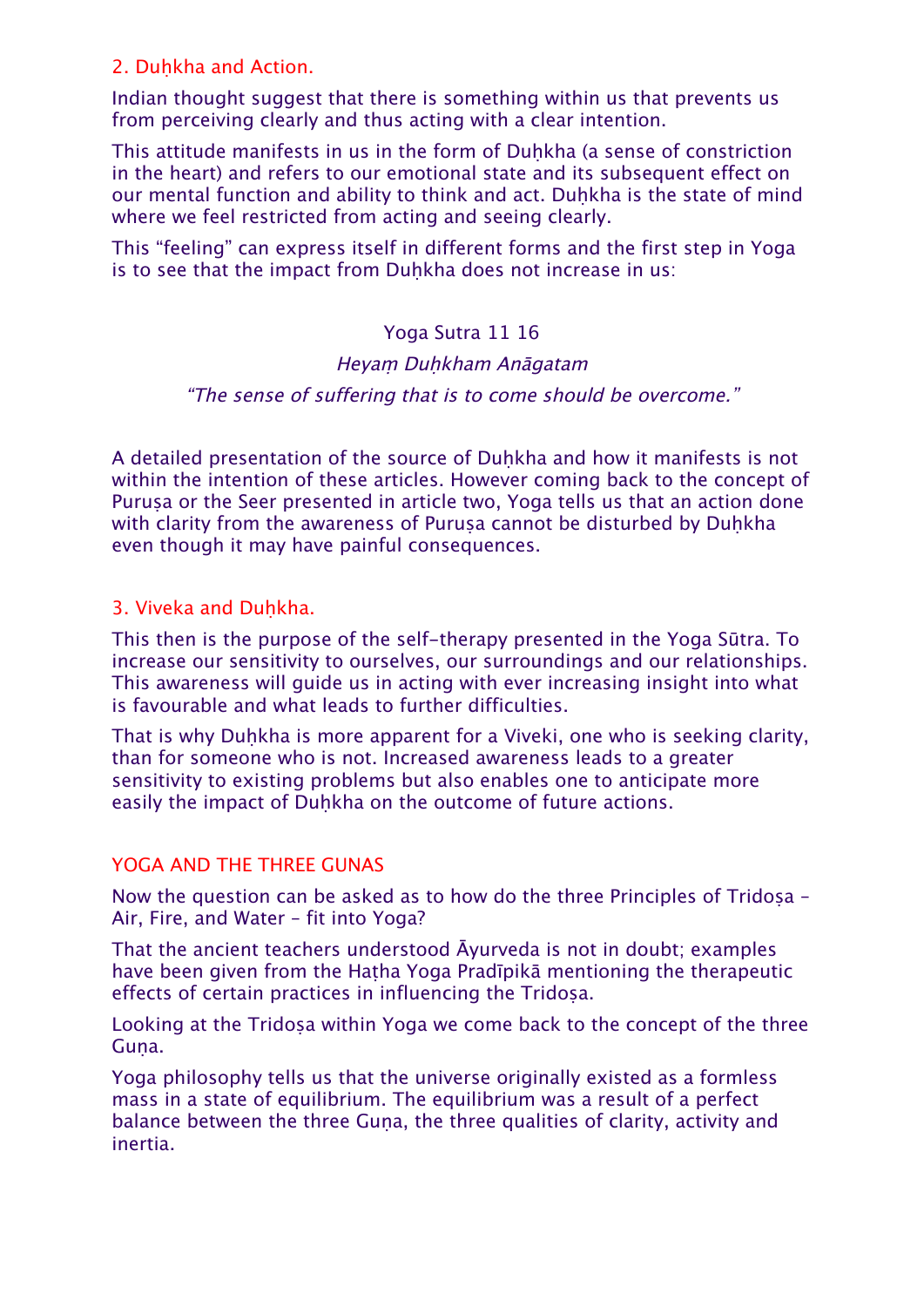We outlined previously the reason, according to Āyurveda and Yoga, why the equilibrium was disturbed and the movement of evolution initiated. This was because of the proximity of Purusa or Awareness exciting movement in Matter.

An illustration is given in Indian thought of the dancer, starting to perform because of the presence of an audience; there is not contact, only the proximity of the Seer (the audience) provoking movement in the Seen (the dancer).

Remembering the first axiom of Āyurveda, namely, everything in the universe has its counterpart in the human body.

Comparing the Triguna and the Tridosa in terms of the human system we find activity at the physical and energetic levels of the system expressed through the Tridosa and activity at the mental and emotional levels expressed through the Triguna.

The textbook of Āyurveda, the Caraka Saṃhitā, tells us:

#### "Disease producing factors in the human body are Vāta, Pitta and Kapha (Air, Fire, and Water) while those in the mind are Rajoguna and Tamoguna (Activity and Inertia)".

It is interesting to note that Sattva Guna or the energy of clarity is excluded as a mental disturbance, hence the idea of maintaining one's mental view through how we deal with the impact of Rajas and Tamas on our inner life.

So, the three Guna provide the basis for distinctions in human temperament and individual differences in psychological and emotional dispositions. These three subtle energies are primarily responsible for our behavioural patterns, whilst the three Dosa impact on the physical and energetic levels of expression and interaction.

Yoga is an inquiry into the positive and negative influences of both the Guṇa and the Dosa using various tools such as posture, diet, breathing, meditation and study in reviewing our attitudes and energetic and emotional patterns.

Yoga seeks to reduce the adverse effects of the two Guna so that the mind is freer from "inertia" or "dancing" and the feeling of "lightness" or clarity can prevail and support the individual in the concept of right action.

It must be stressed that Yoga always emphasises the need of a teacher to guide the pupil into awareness of their strengths and limitations. In other words to act as a mirror by which they can see themselves, come to know where to start or direct their inquiry and to choose which tools are most appropriate for the various stages of their practice.

# ĀYURVEDA AND THE TRIDOṢA

From this point we come back to Āyurveda and look specifically at characteristics of the three principles, air, fire, and water.

1 Vāta - Air (Also compared to the Wind)

Of the three principles air occupies the most prominent position. Unlike fire and water, it does not have any corporeal form. It is also unstable in nature. So because of its instability and incorporeal nature it is inaccessible and has no definite size or shape, only being known by its actions.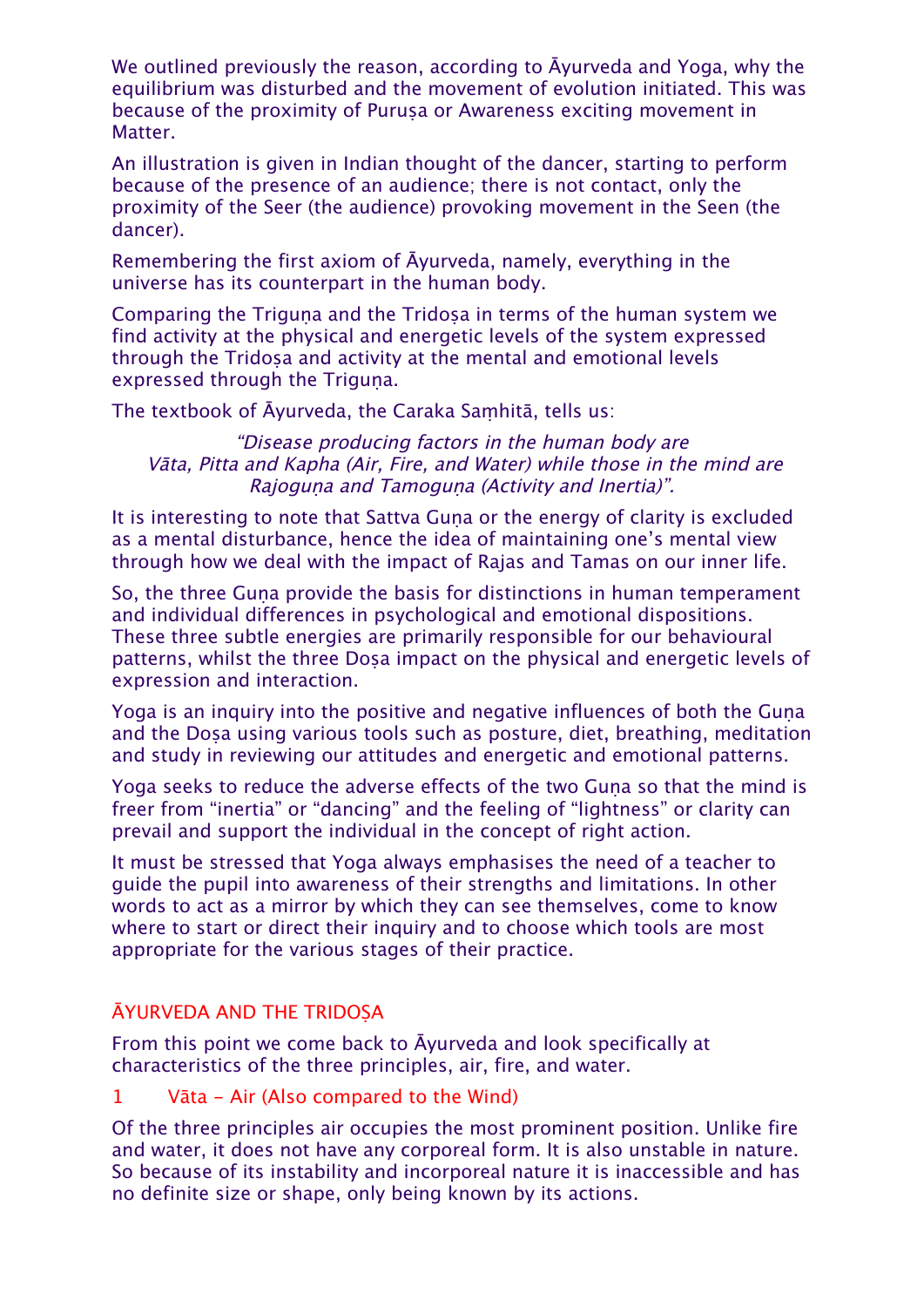It is linked to the elements of ether and air and is said to have certain physical properties. The Caraka Saṃhitā describes it as rough, cool, light, subtle, mobile, non-slimy, and coarse.

The tastes connected with Vāta are astringent, pungent, and bitter. Āyurveda tells us that it is balanced by herbs, foods and minerals having qualities opposite to those described.

Furthermore it stresses the importance of this principle when it says "one who is capable of treating Vata can treat any disease".

# 2 Pitta – Fire (Also compared to the Sun)

With the help of the principle of Air, Fire can exist and function. The element of Fire is linked to Pitta (some sources indicate the link as a combination of two elements, Fire and Water).

It has certain physical properties. Pitta is oily, hot, sharp, liquid, sour, fluid and pungent. It has Sattva or the Guna of light or clarity predominant. The tastes connected with Pitta are pungent.

# 3 Kapha – Water (also compared with the Moon)

Only with the help of the Air and Fire can Water exist and function. It is linked to the elements of earth and water. It has certain physical properties, Kapha is heavy, cool, soft, oily, sweet, immobile and slimy.

It has Tamas or the Guna of inertia predominant.

The tastes connected with Kapha are sweet, sour and saline. Āyurveda tells us that Kapha is relieved by herbs, foods, and minerals having opposite qualities.

# THE TRIDOSHA AND THE HUMAN BODY

Having outlined the properties of each of the three principles we can go further and detail the seat" of each within the body and their primary action.

# 1 Vāta - Air (Also compared to the Wind)

In the body, air comprises all the forces that cause the body to move and act and the sensations that induce the actions. It is seen as the prime mover of nervous force and is responsible for catabolic activity.

In general it circulates in the lungs, heart, colon, bones and joints, genitals, nervous system and alimentary canal.

The main location or "seat" is the large intestine and pelvis (the largest bone in the body). Creation comes from the pelvic girdle, thus Vāta is the Creator, the seat of creation.

It is said to manifest in five forms known as Pañca Prāṇa (Five Vital Airs).

# 2 Pitta – Fire (Also known as Bile)

In the body, fire, the principle of heat, is responsible for metabolic activity. Its "seat" is the abdomen, above the navel and below the diaphragm.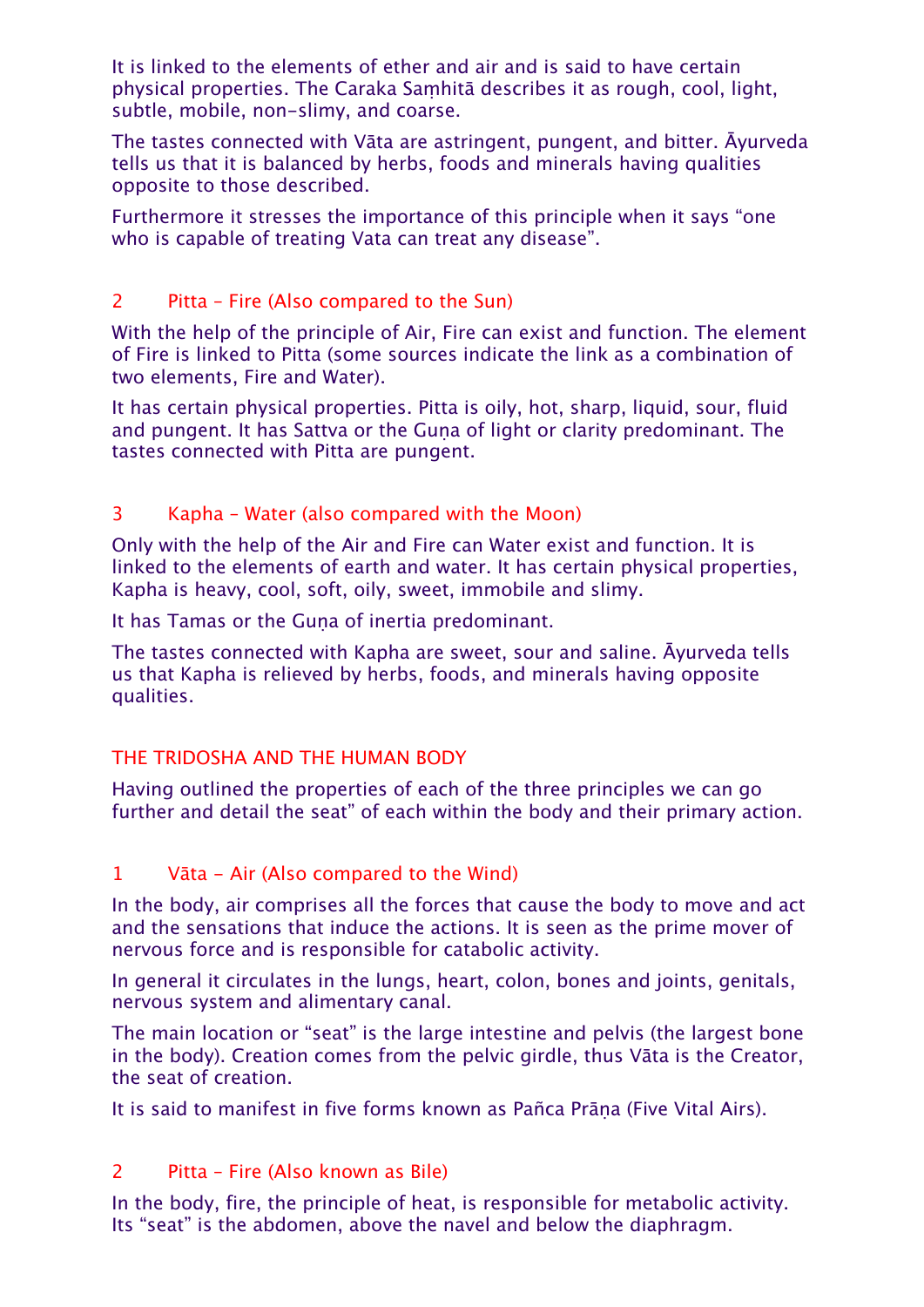Its primary action is that of digestion and it circulates in the liver, spleen, bile duct, pancreas, blood, eyes, brain, skin (lustre or colour of the skin is an expression of fire. Hence skin diseases can be seen as an imbalance in this Dosa).

Its distinctive functions are colouration or pigmentation, digestion, heat, intelligence, sight, hunger, thirst, radiance of body, and temperaments such as cheerfulness, anger, jealousy.

Āyurveda also describes five types of Pitta.

### 3 Kapha – Water (Also known as Phlegm)

The Water principle is sometimes called Ślesma or phlegm (it sticks one organ to another). It is the anabolic aspect of the body, giving it shape and stamina.

Its "seat" is the chest. It encompasses synovial fluid, cerebrospinal fluid, phlegm, mucous, saliva and other lubricants. Its distinctive functions are viscidity, nourishment, binding of the joints, solidity of the body, sexual vigour and temperaments such as fortitude, forbearance, patience, hence the term phlegmatic.

### RELATIONSHIP OF THE TRIDOṢA

Having presented three principles we must not forget that they are interrelated. A further example of how they interact can be seen in the digestive process.

The movement of food through the gastro-intestinal tracts is governed by the principle of Air.

The principle of Fire regulates the secretions of digestive ferments, enzymes, and the temperature at which the food "cooks".

The principle of Water provides the lubricating mucous.

It should be noted here that mucous is not something to be eliminated from the body. It is noticeable how often overweight people have an ease of movement. Why is this?

Āyurveda relates mucous to Kapha and to the lubrication of the joints therefore attempts using techniques such as the Kriyā to remove mucous for the sake of it should be considered carefully.

The Yoga text, the Haṭha Yoga Pradīpikā, is very clear when discussing the various techniques for "cleansing" the system known as Kriyā.

> Haṭha Yoga Pradīpikā II 21 Medaḥ Śleṣmādhikaḥ Pūrva<sup>ṃ</sup> Satkarmāni Samācaret I Anyas tu Nācaret tāni Doṣānāṃ Samabhāvataḥ II